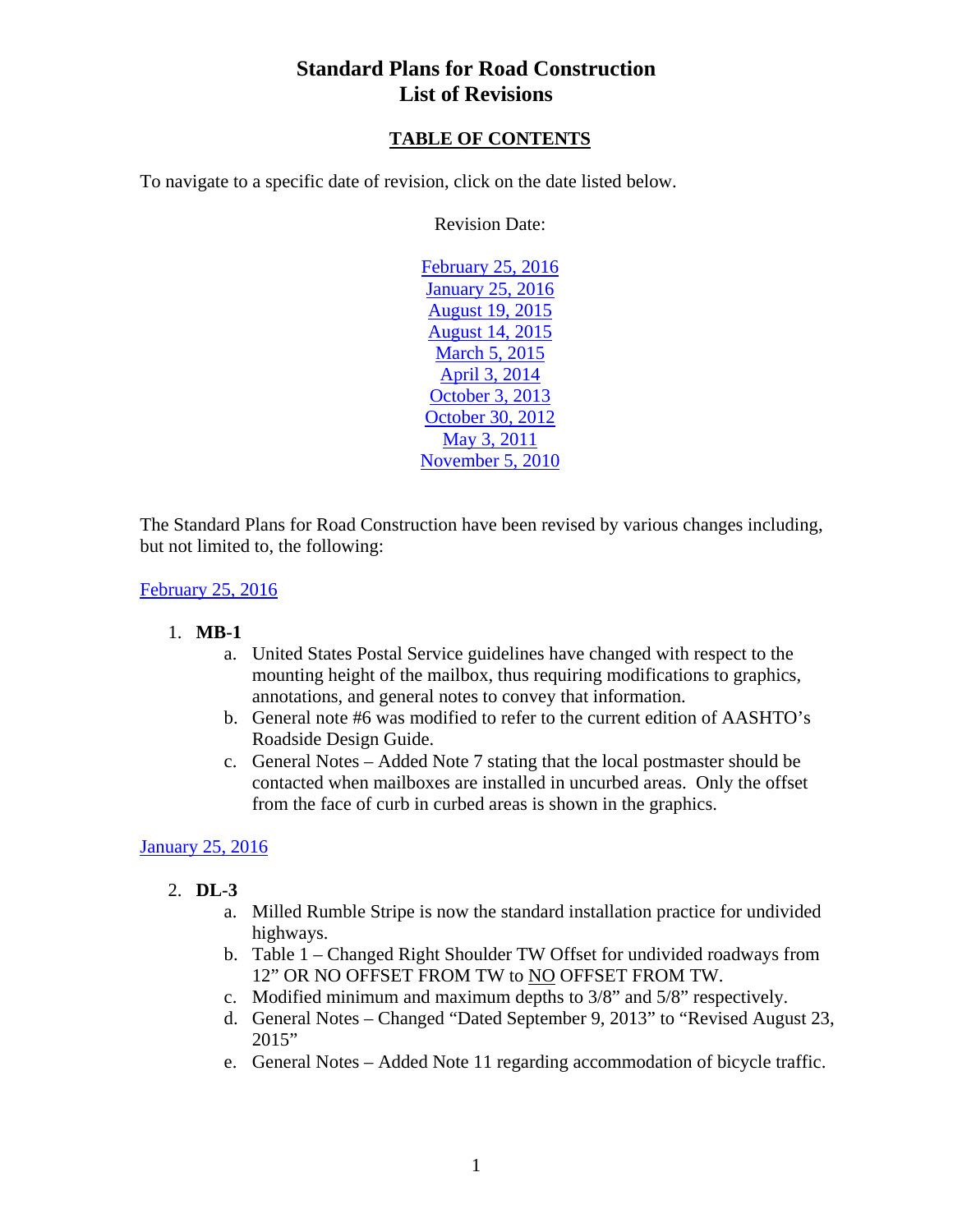# <span id="page-1-0"></span>3. **DL-4**

a. Undivided roadway layouts – Modified rumble stripe graphics to show rumbles on edge lines.

## 4. **DL-5**

a. Undivided roadway layouts – Modified rumble stripe graphics to show rumbles on edge lines.

## 5. **DL-6**

- a. Modified minimum and maximum depths to 3/8" and 5/8" respectively.
- b. Milled Rumble Stripe is now the standard installation practice for undivided highways.

## 6. **DL-7**

a. Undivided roadway layouts – Modified rumble stripe graphics to show rumbles on edge lines.

## 7. **DL-8**

a. Undivided roadway layouts – Modified rumble stripe graphics to show rumbles on edge lines.

# [August 19, 2015](#page-0-0)

### 1. **GR-1**

- a. As MASH is new, a general note has been added to indicate that the system qualifies under MASH Test Level-3.
- b. A note allowing the use of 9'-4" panels was included to accommodate the use of approved non-splice on post terminals, transition unit, and bridge approach rail, as well as horizontal tapers. The note was shown on:
	- Sample Guardrail Installation Layout.
	- General Notes as Note number 6.
	- Plan and Elevation Views.

# **2. GR-1** and **GR-2**

- a. Deleted the detail for the Rectangular Plate Washer.
- b. Added the Clarification Detail related to the General Note on posts shorter than 7 feet.
- c. Changed the following on the Sample Guardrail Installation Layout:
	- The symbol for the EAGRT impact head.
	- Removed the dimension of roadside barrier for the EAGRT to reflect additional terminal selections.
	- Changed the note regarding the EAGRT platform from referencing Standards to Referencing Special Details.
	- Removing the note regarding transition rail height.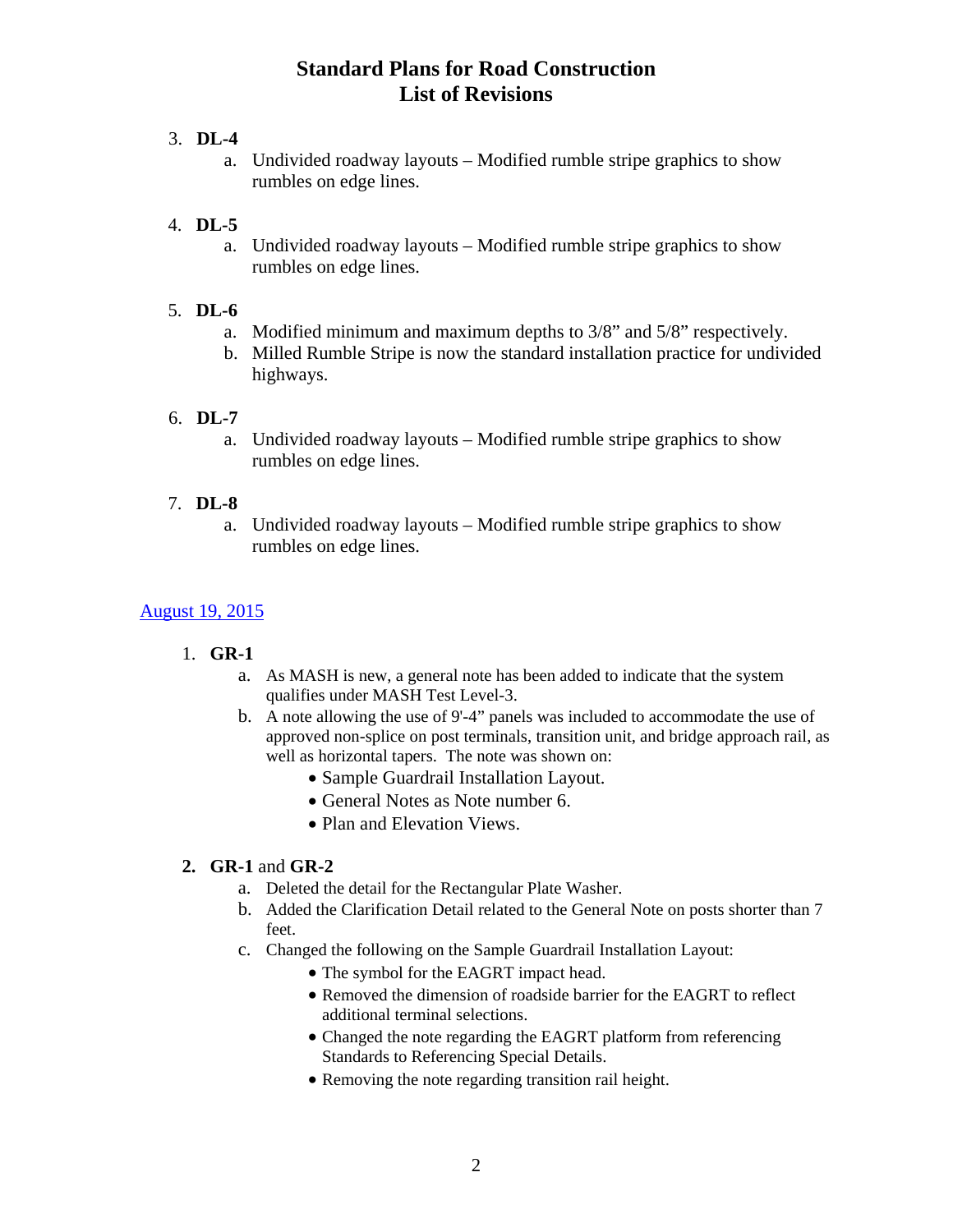- Moving the G-2 to the downstream end of the rail as the rail splices were opposite the indicated position. Also modified the note regarding the G-2 unit, indicating that it is only an anchorage, not a crashworthy approach terminal unit.
- <span id="page-2-0"></span>d. In the General Notes, revised the following:
	- Note 1 to clarify roadside barrier vs. gating portions of terminal and crash cushions.
	- Note 2 as latest Guide to Standardized Hardware is a work in process but users should go to the latest version, even if incomplete.
	- Note 3 is corrected regarding usage of plate washers.
	- Note 4 changes the minimum radius of curve requiring 12'-6" panels from 300' to 100', better reflecting field capabilities.
	- Note 5 combines the previous notes 5 and 6 as they both reflected setting guardrail height and directs an engineering study for situations other than as described.
	- Note 6 better states the circumstances under which posts shorter than 7' may be used.
- e. A note was added to clarify that the synthetic offset block indentation is to be placed against the face of the post.

#### 3. **GR-2A**

- a. The use of the system in repair of existing runs where full or substantial replacement is not required.
- b. Table titled *"5/8* Button Head Bolt and Recessed Nut"
	- Removed Post Bolt (Steel Posts) designated FBB02.

#### 4. **GR-4**

a. Superseded – See Detail Sheets.

#### [August 14, 2015](#page-0-0)

- 1. **DR-1**
	- a. Plate 2 Corrected dimension on Section B-B from 7 5/8': to 4 5/8".
	- b. Plate 2 Inserted a new General Note number 2 allowing the use of now available narrower frames as well as the original thicker frames, based on industry input.
	- c. Plate 2 Re-numbered remaining General Notes Standard Plan Sheet DR-1.
	- d. Plate 4 Removed erroneous note regarding use with Type "A" Frame.
	- e. Plate 4 Re-numbered remaining General Notes.

#### 2. **DR-2**

- a. Plate 1 Removed erroneous note regarding use with Type "A" Frame.
- b. Plate 1 Re-numbered remaining General Notes.
- c. Plate 2 Moved Manhole Cover and Frame Detail and General Notes to Plate 3 on this Standard Plan Sheet.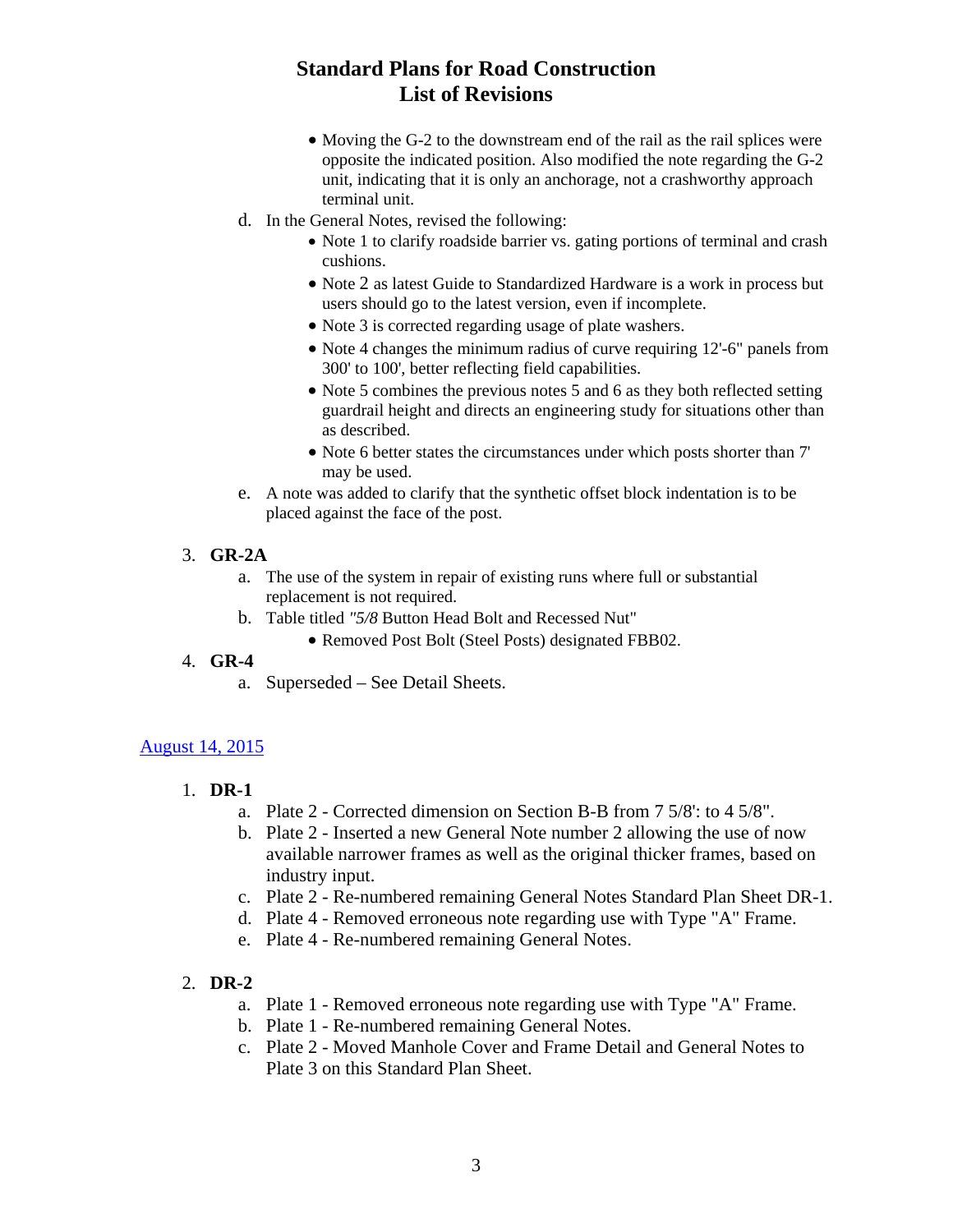- <span id="page-3-0"></span>d. Plate 2 - Added the high capacity traversable Type G grate and frame for use outside of paved surfaces for use' as needed.
- e. Plate 2 Re-numbered remaining General Notes Standard Plan Sheet DR-l.
- f. Plate 3 Moved the Drop Inlet Type D and Pipe for Slope Drainage Details and Notes to Plate 2 of Standard Sheet 4.
- g. Plate 3 Moved Manhole Cover and Frame Detail and General Notes from Plate 2 to Plate 3 of this Standard Plan Sheet.
- h. Plate 3 Inserted a new General Note number 2 allowing the use of now available narrower frames as well as' the original thicker frames, based on industry input.
- i. Plate 3 Re-numbered remaining General Note.

#### 3. **DR-4**

- a. Plate2- Moved Polyethylene Liner Plan View to Plate 3 on this Standard Plan Sheet.
- b. Plate 2 Added Drop Inlet Type D and Pipe for Slope Drainage Details and Notes formerly on Plate 3 of Standard Sheet DR-2.
- c. Plate 3 Moved Polyethylene Liner Plan View from Plate 2 to Plate 3 of this Standard Plan Sheet to be with the Polyethylene Liner General Notes.
- d. Plate 3 Moved the Detail Titled Drop Inlet Type D and Pipe for Slope Drainage from Plate 3 of Standard Sheet DR-2 to Plate 2 of Standard Sheet DR-4.

### [March 5, 2015](#page-0-0)

#### 1.**DL-1 and DL-2**

- a. The mounting height and embedment depth of the post mounted delineators,
- b. The vertical placement of barrier mounted delineators when used with glare screen,
- c. The spacing of both the post mounted and beam guardrail delineators, and
- d. The direction of attachment to the beam guardrail delineators, reversing it and relocating the retroreflective material to the opposite side of the delineator.

 The height of the post mounted delineators and the spacing of both the post mounted delineators and beam guardrail delineators are being revised to be consistent with the 2009 edition of the MUTCD. The reorientation of the beam guardrail delineators better resists dislodgement from snow plowing than that presently shown on the Standard Plan Sheet.

### [April 3, 2014](#page-0-0)

#### 4. **DL-3**

- a. Table 1 Changed Right Shoulder TW Offset for undivided roadways from 12" OFFSET FROM TW to 12" OR NO OFFSET FROM TW.
- b. Added graphic for EDGE LINE RUMBLE STRIPE detail.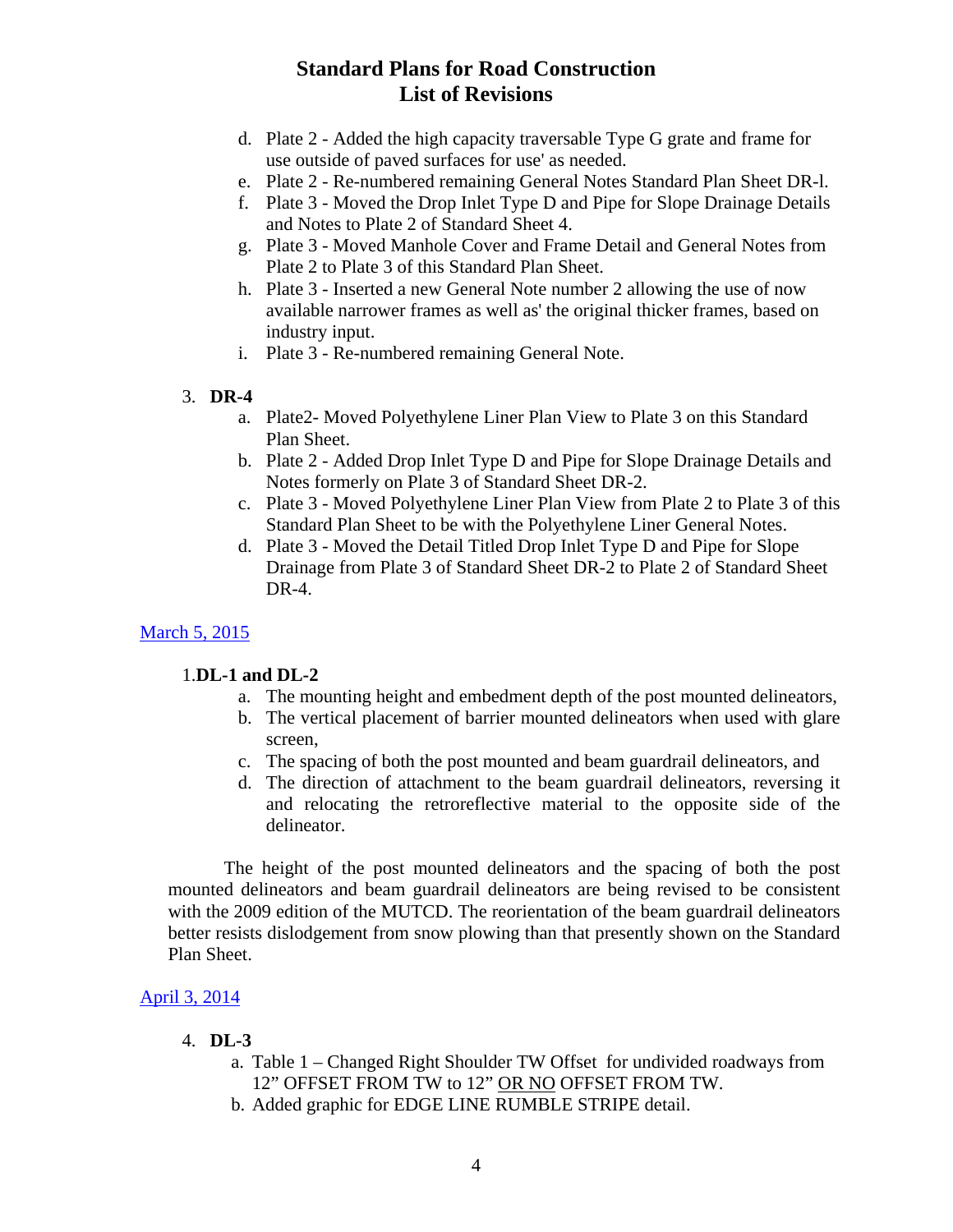- <span id="page-4-0"></span>c. General Notes – Changed "Dated February 15, 2008" to "Revised September 9, 2013"
- d. General Notes Added Note 12 regarding accommodation of non-motorized users.

### 5. **DL-4**

a. Undivided roadway layouts – Modified rumble strip graphics to show gaps for non-motorized roadway users and labeled typical gap and rumble strip dimensions.

### 6. **DL-5**

a. Undivided roadway layouts – Modified rumble strip graphics to show gaps for non-motorized roadway users and labeled typical gap and rumble strip dimensions.

## 7. **GR-19**

a. Concrete Barrier Reinforcing Schedule – #6 Loop Bar (top view) – bend changed to 2-1/2" I.R.

## 8. **GR-20**

- a. Structural Tube Details Changed to 4'-0" length.
- b. I-Beam Details Changed to 3'11-1/2" length.

# [October 3, 2013](#page-0-0)

### 9. **GR-23**

- a. Elevation, Plan, Typical Section, and the Portable Concrete Barrier Reinforcing Schedule – Deleted the graphics and text regarding the #6 rebar shown for the "OPTIONAL PROVISION FOR LIFTING DEVICE or LIFTING DEVICE (OPTIONAL.)
- b. Elevation view Graphically added the lower #6 connection bar (shown 6" above the lower left corner and continuing the length of the barrier to 8" above the lower right corner.)

# [October 30, 2012](#page-0-0)

# 10. **GR-17, 18, 21, 22**

a. Thrie Beam Attachment details – Added embedment depth and revised dimensions to ground surface vs. bottom of shape.

# 11. **GR-20**

- a. Section B-B Added embedment depth and changed #4 Long Bar vertical spacing to accommodate Terminal connector bolts.
- b. Elevation view changed #4 Long Bar vertical spacing.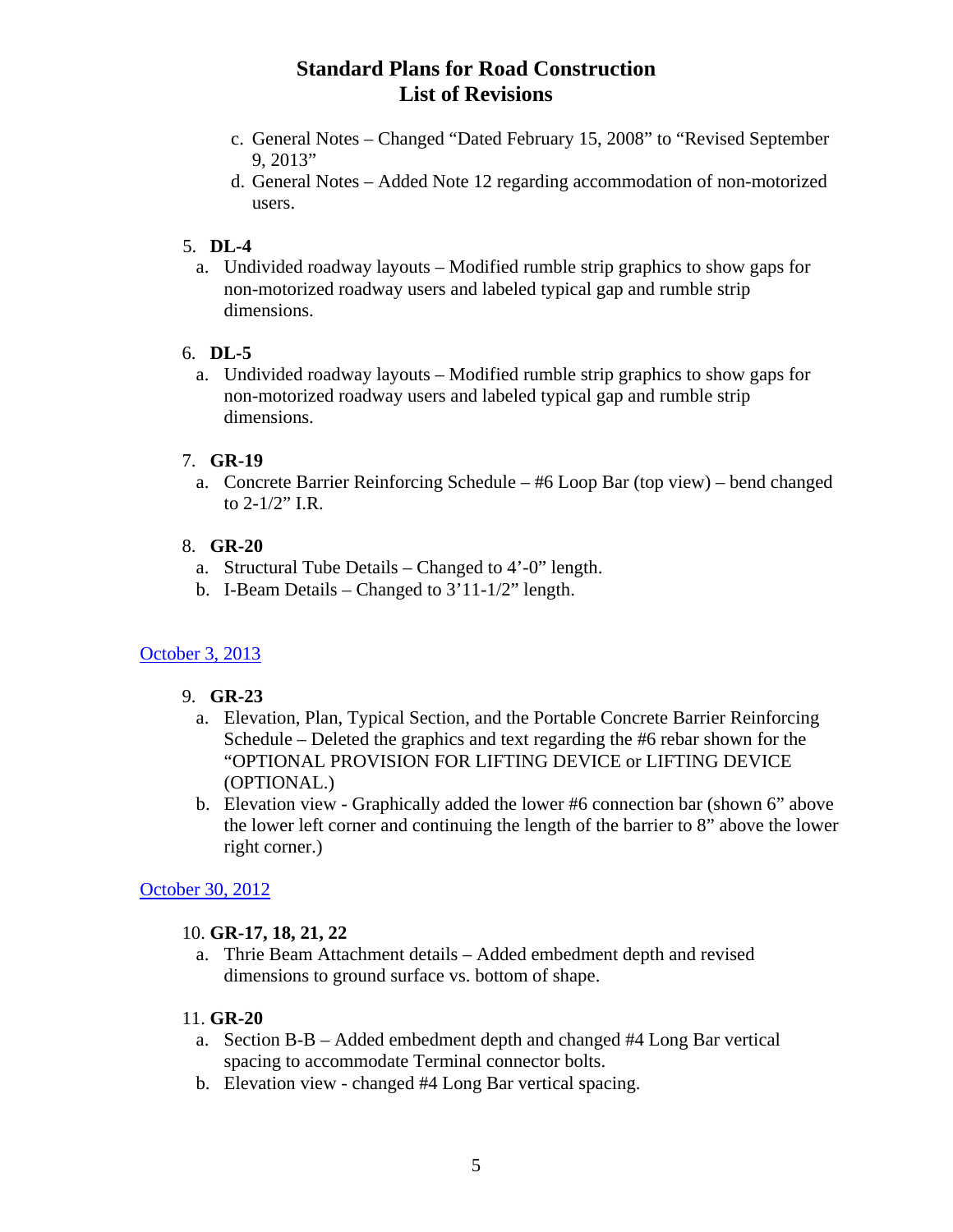### <span id="page-5-0"></span>[May 3, 2011](#page-0-0)

## 12. **GR-2**

- a. Typical Side View detail Reference to plate washer removed resulting in a new note stating "Button Head Post Bolt".
- b. 5/8" Button Head Bolt and Recessed Nut Detail Bolt length for FBB03 changed from 10" to **9-1/2"**.

### 13. **GR-12**

a. Post Bolt Detail – Bolt length changed from 10" to **9-1/2"**.

## 14. **GR-14**

a. Post Bolt Detail – Bolt length changed from 10" to **9-1/2"**.

## [November 5, 2010](#page-0-0)

### 15. **DR-2**

a. Plate 3 - Reference to specific item number and size end section removed resulting in a new note stating "Appropriate steel end section".

### 16. **GR-11**

- a. Reference to specific item numbers throughout drawing removed resulting in removal of General Note #6 and modification to General Note #5.
- b. Side View at Splice Post Detail post length changed to **6'-6"** and embedment length changed to **3'-9"**.
- c. Plan View Post length changed from 7'-0" to **6'-6"**.

# 17. **GR-12**

- a. Reference to specific item numbers throughout drawing removed resulting in removal of General Note #7 and modification to General Note #5.
- b. Beam Splice Detail slot blowups adjusted to line up with detail.
- c. Side View at Splice Post Detail post length changed to **6'-6**" and embedment length changed to **3'-9**.
- d. Structural Shape Steel Post & Block Detail post length changed from 7'-0" to 6'-**6**"
- e. Plan View Post length changed from 7'-0" to **6'-6"**.

### 18. **GR-13**

- a. Reference to specific item numbers throughout drawing removed.
- b. General Notes Change post length reference from 6'-0" to **6'-6**" in Note #6

### 19. **GR-14**

- a. Reference to specific item numbers throughout drawing removed.
- b. Beam Splice Detail slot blowups adjusted to line up with detail.
- c. General Notes Change post length reference from 6'-0" to **6'-6**" in Note #7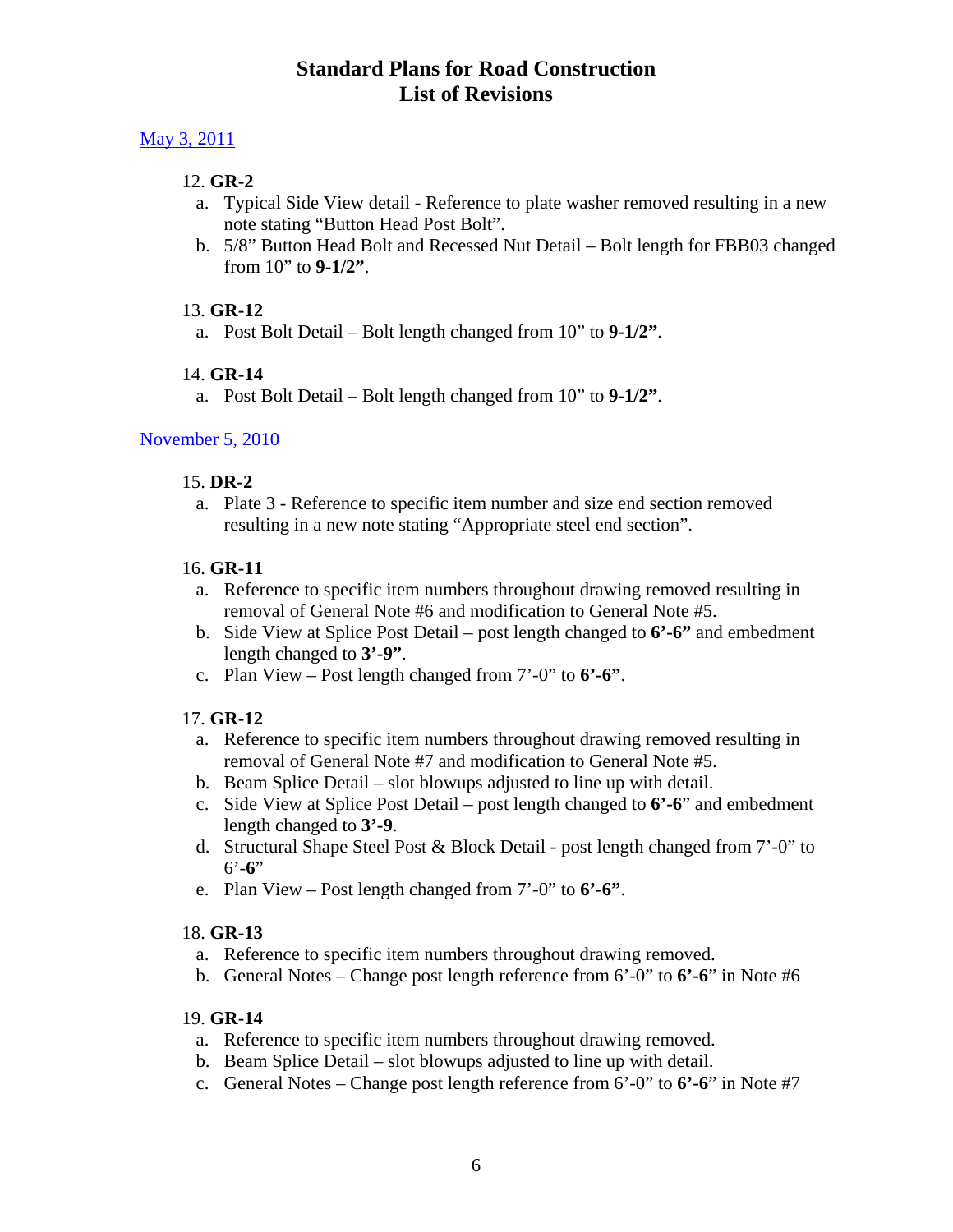#### 20. **GR-15**

- a. Reference to specific item numbers throughout drawing removed.
- b. Section A-A Changed "Median" to "**Double-Faced**"
- c. Modified Section Changed "Median" to "**Double-Faced**" i. NOTE – Changed "barrels" to "**lanes**"
- d. General Notes Added Note #5.

## 21. **GR-16**

- a. Reference to specific item numbers throughout drawing removed resulting in addition of General Note #5
- b. Section A-A Changed "Median" to "**Double-Faced**"
- c. Plan & Elevation views Minor horizontal rebar addition (#6 loop bar)
- d. Material Notes Added Note #5.

### 22. **GR-17 & GR-18**

- a. Reference to specific item numbers throughout drawing removed resulting in modification of General Note #9.
- b. Plan & Elevation Views Minor graphic change line added to show transition as F-shape barrier
- c. "Median Thrie Beam Attachment" changed to "**Double-Faced** Thrie Beam Attachment"
- d. Section B-B "2'-8" (minimum)" changed to "**2'-6" (minimum)**" face of rail to slope break
- e. Plan Views "Single Rail" changed to "**Single-Faced Thrie Beam Guardrail**" and "Median Double Rail" changed to "**Double-Faced Thrie Beam Guardrail**"
- f. Elevation View "Median" changed to "**Double-Faced**"

### 23. **GR-19**

- a. Reference to specific item numbers throughout drawing removed resulting in renumbering of General Notes:
	- i. Removed old Note #2
	- ii. Added new Note #5
- b. General Notes Changed reference to "25 u" to "**1000 microinches**"
- c. Perspective View Changed "Median" to "**Double-Faced**"

### 24. **GR-20**

- a. Reference to specific item numbers throughout drawing removed resulting in renumbering of General Notes:
	- i. Removed old Note #2
	- ii. Added new Note #5
- b. General Notes Changed reference to "25 u" to "**1000 microinches**"
- c. Perspective Views Changed "Median" to "**Double-Faced**"
- d. Perspective Views Minor graphic change line removed to show transition as Single Slope barrier.
- e. Replaced Section B-B to show Single Slope barrier rebar